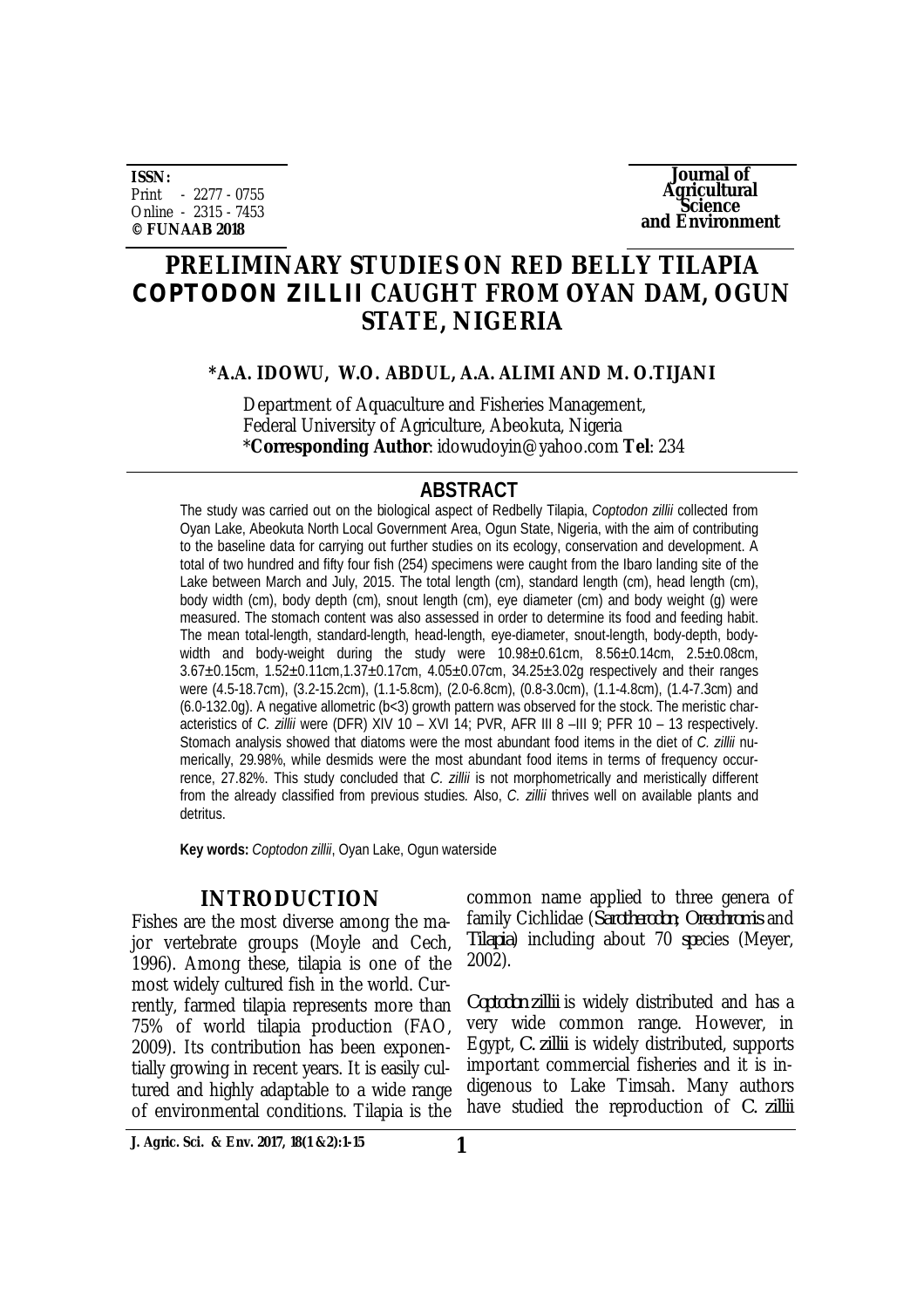(Negassa and Getahun, 2003; ElSawy, 2006; Akel and Moharram, 2007). *C. zillii* is euryhaline in nature as it can tolerate a wide range of salinity (Meyer, 2002). El-Sayed (2006) mentioned that *C. zillii*; *Oreochromis mosambicus* and *Oreochromis aureus* are the most salinity-tolerant tilapia *sp*ecies, while other tilapias are generally less euryhaline, and can grow, survive, and reproduce at salinity of 10 to 30‰, depending on the *sp*ecies, size and sex (Phillip and Ruwet, 1982). Fishes belonging to family Cichlidae are moderate in size, living in shallow and vegetative areas (Eccles, 1992). *C. zillii* is one of the most valued fish in North Africa. It constitutes an important part of inland fish production e*sp*ecially in the brackish lagoons of Morocco, Senegal River, Egypt and Libya (Teugels and Thys vanden Audenaerde, 1991). Hadi (2008), studied age and growth of *T. zillii* in Umhfein Lake (Libya). Age and growth determination of *T. zillii* from the Egyptian waters were studied by many authors like Latif *et al.* (1989), Faltas (1995) and El-Kashef (2002), but few in Nigerian waters (Basu and Kalu, 1999), and from the French waters (Panfili and Tomas, 2001).

Length – weight relationship is an important quantitative a*sp*ect in studying fish biology which can be used to predict weight from length measurements made in yield assessment (Pauly, 1993). Fish can attain either isometric growth, negative allometric growth or positive allometric growth. Isometric growth is associated with no change of body shape as an organism grows. Negative allometric growth implies the fish becomes more slender as it increases in length while the positive allometric growth implies that fish becomes relatively stouter or deeper bodied as it increases in length (Reedel *et* 

*al*., 2007).

Condition factor is used to show the degree of well-being of fish in their habitat, which is expressed by 'coefficient of condition' which is also known as length-weight factor. When condition factor value is higher, it means that the fish has attained a better condition. The condition factor of fish can be affected by a number of factors such as stress, sex, season, availability of feeds and other water quality parameters (Khallaf *et al*., 2013).

Study of stomach content of fish is a continous exercise that provides information for successful fisheries management which gives important insight of feeding patterns and quantitative assessment of food habits. Lagler (1949) in Zacharia (2004) reported that gut contents only indicate what fish would feed on. Description of fish diets and feeding habits also provides the basis for understanding trophic interactions in aquatic food webs. Food and feeding habits helps farmers have clear knowledge of fish dietary requirements with a view of providing/improving feeds for them in aquaculture (Malami *et al*., 2004). Sufficient food intake aids optimal growth, resulting in production increase and subsequent economic benefits. Pius and Benedita (2002) reported the use of gut content for reducing intra and inter *sp*ecific competition of fish in the ecosystem. *C. zillii* was selected for this study due to its economic importance for the purpose of assessing the impact of Oyan Lake on the length-weight relationship, growth rate and condition factor of the fish, the stomach content of the fish. The aim of this work is to assess the morphological and meristic features, lengthweight relationship and the stomach contents of *Coptodon zillii* in Oyan Lake.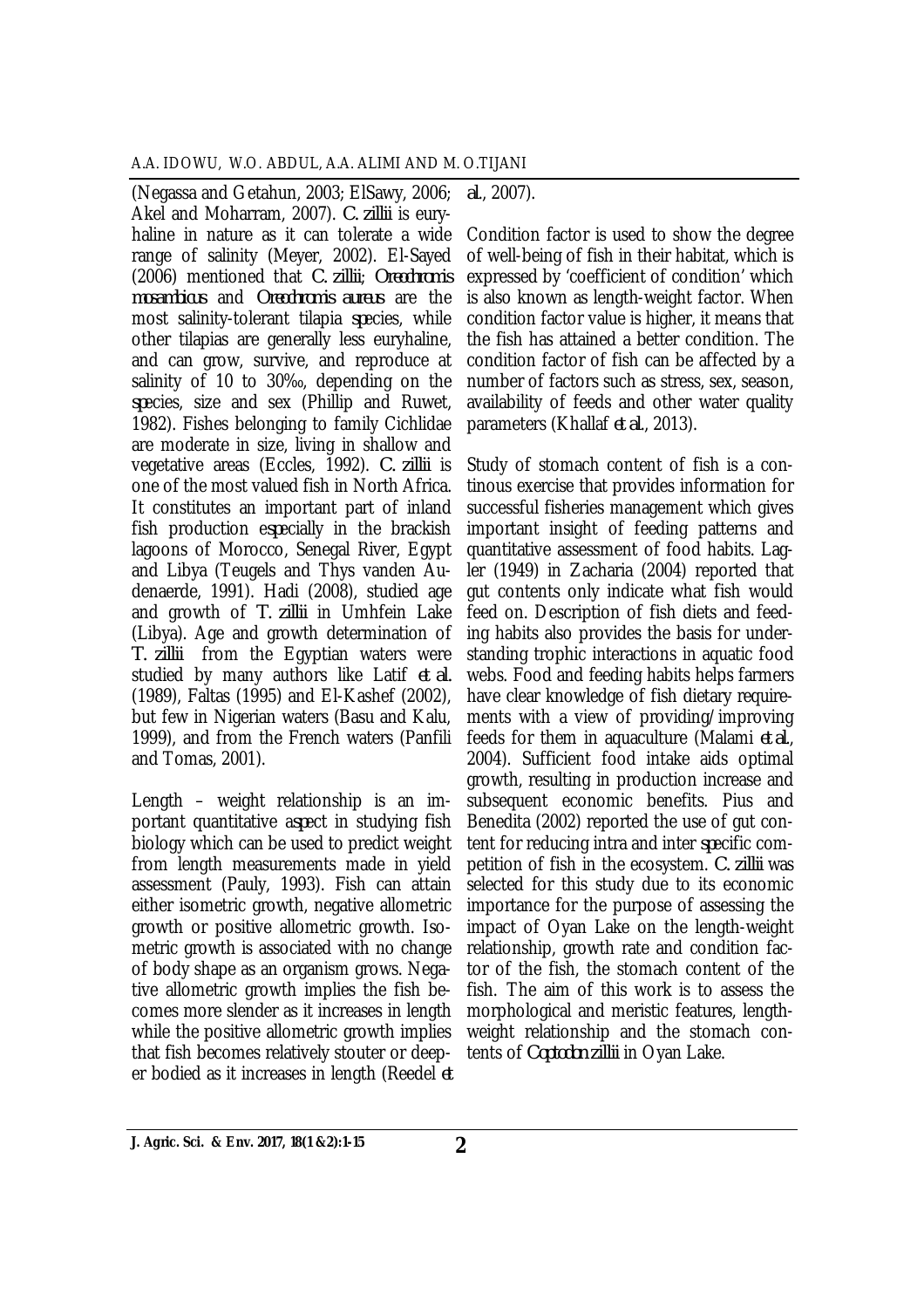## **MATERIALS AND METHODS DESCRIPTION OF THE STUDY AREA**

Oyan Lake is located on 7°15' North latitude and 3°16'East longitude at an elevation of 43.3m above sea level on the confluence of Oyan and Ofiki rivers which are tributaries of Ogun River (Ikenweiwe, 2005). The lake has a maximum length of 27 km and a maximum width of 6 km. The storage capacity of the lake is  $2.7 \times 10^8$  m<sup>3</sup>. The purpose of the lake was to provide water for irrigation of 12,500 hectares of land in lower Ogun and to generate 9.00 megawatts of electricity. The catchment area of the Lake is 9,000 km<sup>2</sup> (Ikenweiwe, 2005).

The average annual flow at the dam site was estimated at  $1.7 \times 10^9$  m<sup>3</sup> and the dam provided a normal level reservoir capacity of  $2.7\times10^8$  m<sup>3</sup>. According to Ikenweiwe (2005) the dam consisted of an earth fill embankment with a gated concrete service spillage and auxiliary spillways, the earth's fill of the embankment consisted of a central impervious core of clay lateritic material surrounded by a shell of compacted granule. The total length of the earth embankment is 10.44 m. The maximum height of the dam is 30 m. The gated concrete consists of a central portion with four radial spillway gates of 15 m by 7 m and downstream stilling basin which is 70 m long with retaining walls of reinforced concrete to support the earth embankment. In each of the three spillways piers, an outlet of 1.8 m diameter steel pipe was provided (Ikenweiwe, 2005). Oyan Lake as a multi – purpose reservoir belongs to Ogun- Oshun River Basin Development Authority, a parastatal of the Federal Ministry of Agriculture and Water Resources, Nigeria.

#### **COLLECTION OF FISH SAMPLES**

The fish samples were collected from the commercial fishermen at Ibaro landing site, Oyan Lake. A total number of two hundred and fifty four (254) samples of *C. zillii* were randomly selected and bought from the fishermen's fish landings every other week, between March and July (2014). The fishermen used a wide range of fishing gears such as cast nets, gillnets, and non-return to catch fish, and an outboard engine canoe to convey the fish to the landing centre.

## **DETERMINATION OF MORPHO-METRIC AND MERISTIC CHARAC-TERS OF FISH SAMPLES**

After collection, the fish were immediately preserved with ice chest and rapidly conveyed to the wet laboratory of the Department of Aquaculture and Fisheries Management, Federal University of Agriculture, Abeokuta, Nigeria, where they were further preserved in the freezer at -2 °C. After 24 hours, samples were brought out of the freezer and allowed to thaw. Morphometric and meristic characters of *C. zillii* samples were determined according to standard methods.

## *Determination of morphometric characters*

Data on morphometric characters such as the total length (TL, cm) standard length (SL, cm), head length (HL,cm), bodyweight (BW, g), were measured within 24 hours. TL, SL and HL were measured and described according to Olaosebikan and Raji (1998) using a digital Vernier calliper to the nearest cm, and the total body weight, measured with a sensitive Sartorius balance (Model EB3) to the nearest 0.1 g.

## *Determination of meristic features*

The meristic counts were carried out using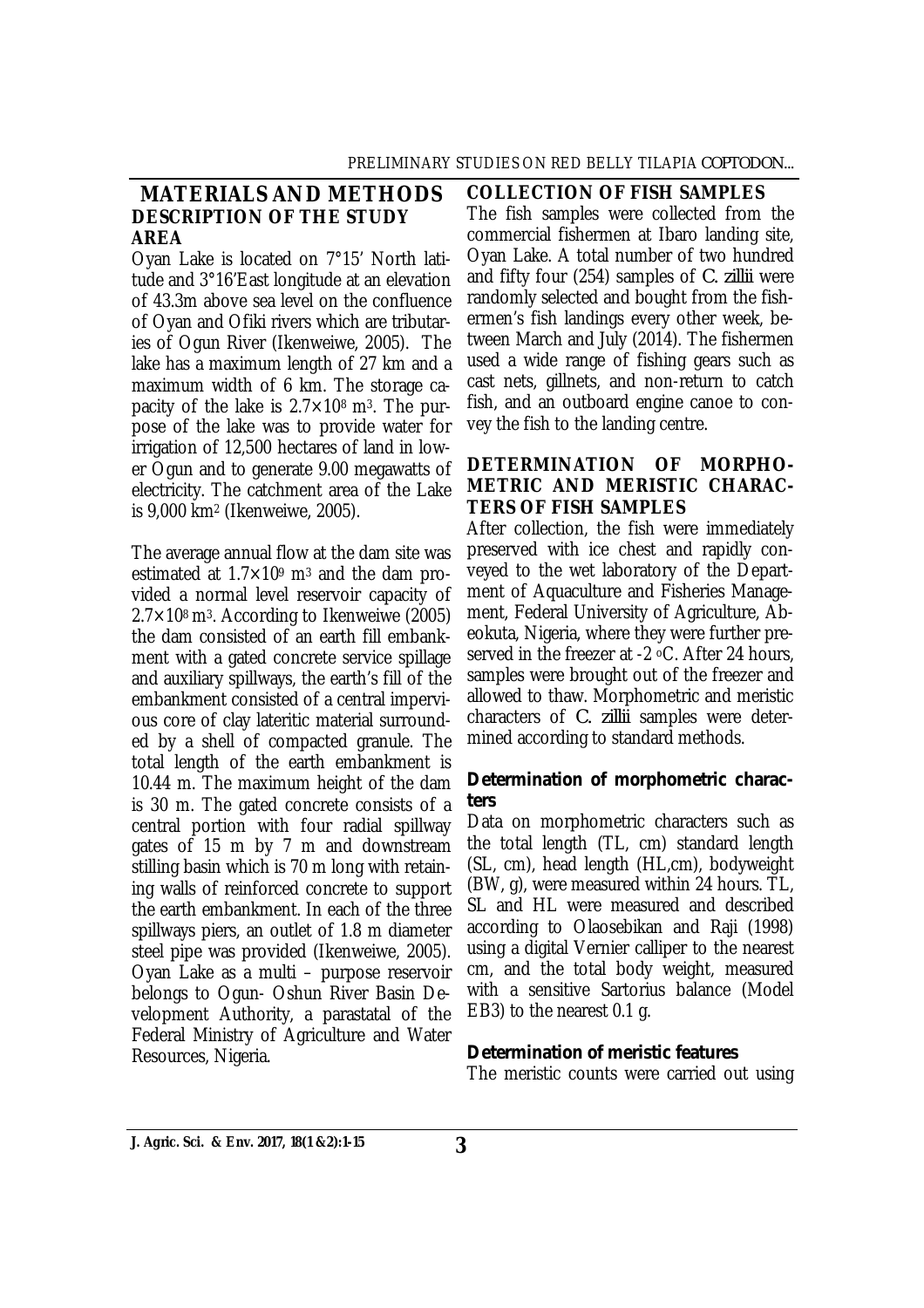dorsal fin ray (DFR), caudal fin ray (CFR), pectoral fin ray (PFR), pelvic fin ray (PVR), anal fin ray (AFR) (Turan *et al.*, 2011).

#### *Determination of stomach contents*

Fish samples were initially sorted into three groups based on size, the small (weight; length (>50 g; 8.3-10.0 cm), medium (50-90 g; 10.0-13.3 cm) and big (>90 g; 13.3-18.7 cm). The stomach content analysis of each of the group was carried in the wet laboratory of the Department of Aquaculture and Fisheries Management, FUNAAB. Numerical method and frequency of occurrence methods (Hyslop, 1980) were used. The fullness of each stomach of the fish was recorded and expressed as empty (0/4), one quarter full (1/4), half-full(2/4),threequarter full(3/4), and full(4/4). The fish was cut opened with a sharp scalpel and the stomach removed and preserved in 4% neutralized formalin. For the analysis, the stomach was cut across a longitudinal section and the contents emptied in a Petri dish and then examined under the binocular-light microscope.

#### *Determination of length weight relationship and condition factor, K*

The relationship between the standard length and weight of fish was determined using  $\text{Log } W = \text{Log } a + b \text{ Log } L$ 

Where, W=Weight of fish (g), L is observed total length (cm), 'a' is the regression intercept and 'b' is the regression slope; 'r' values were later derived as the regression coefficients. The condition factor, K, of the fish was determined using Fulton's equation;

 $K = 100W/L<sup>3</sup>$ Where  $W=$  Weight in gramme  $L =$  Length in centimeter

#### *Data Analysis*

Data on morphometric, meristic and stomach contents were subjected to descriptive and inferential statistics (regression analysis) using Statistical Package for Social Sciences (*SP*SS Version 17.0) to determine if there was any morphological and genetic diversion among the population of *C. zillii* in the study area.

## **RESULTS**

#### **Morphological Characteristics of** *Coptodon zillii*

Table 1 shows the morphometric data characteristic data of *C. zillii* in Oyan dam during the study period. The mean total length (TL) in cm for the study periods (March to July, 2014) ranged from  $10.4 \pm 2.0$  to  $11.3 \pm 2.9$ . The means of standard length (SL) in cm, for the study periods ranged from  $8.0 \pm 0.2$  to  $8.8 \pm 0.2$ , Also, the mean head length and body depth in cm (HL and BD) ranged from  $2.3 \pm 0.07$  and  $3.5 \pm 0.1$  to  $2.6 \pm 0.1$  and  $4.1 \pm 0.1$ .

Mean values of eye diameter and snout length, ED and SL (cm) of fish samples for the study periods ranged from  $1.3\pm0.02$  and  $1.0\pm0.02$  to  $1.6\pm0.04$  and  $1.5\pm0.06$ . Body width of fish samples ranged from  $3.9 \pm 0.1$ to  $4.3 \pm 0.1$  cm. Mean values of their body weights (g) ranged from  $24.5 \pm 1.8$  to  $39.5 \pm 1.6$ .

The mean values for TL, SL, HL, eye diameter, snout length, body depth, body width and body weight of the stock in the dam were  $10.98 \pm 0.61$ ,  $8.56 \pm 0.14$ ,  $2.5 \pm 0.08$ ,  $3.67 \pm 0.15$ ,  $1.52 \pm 0.11$ ,  $1.37 \pm 0.17$ ,  $4.05 \pm 0.07$ . 34.25±3.02 re*sp*ectively, for the period of this study.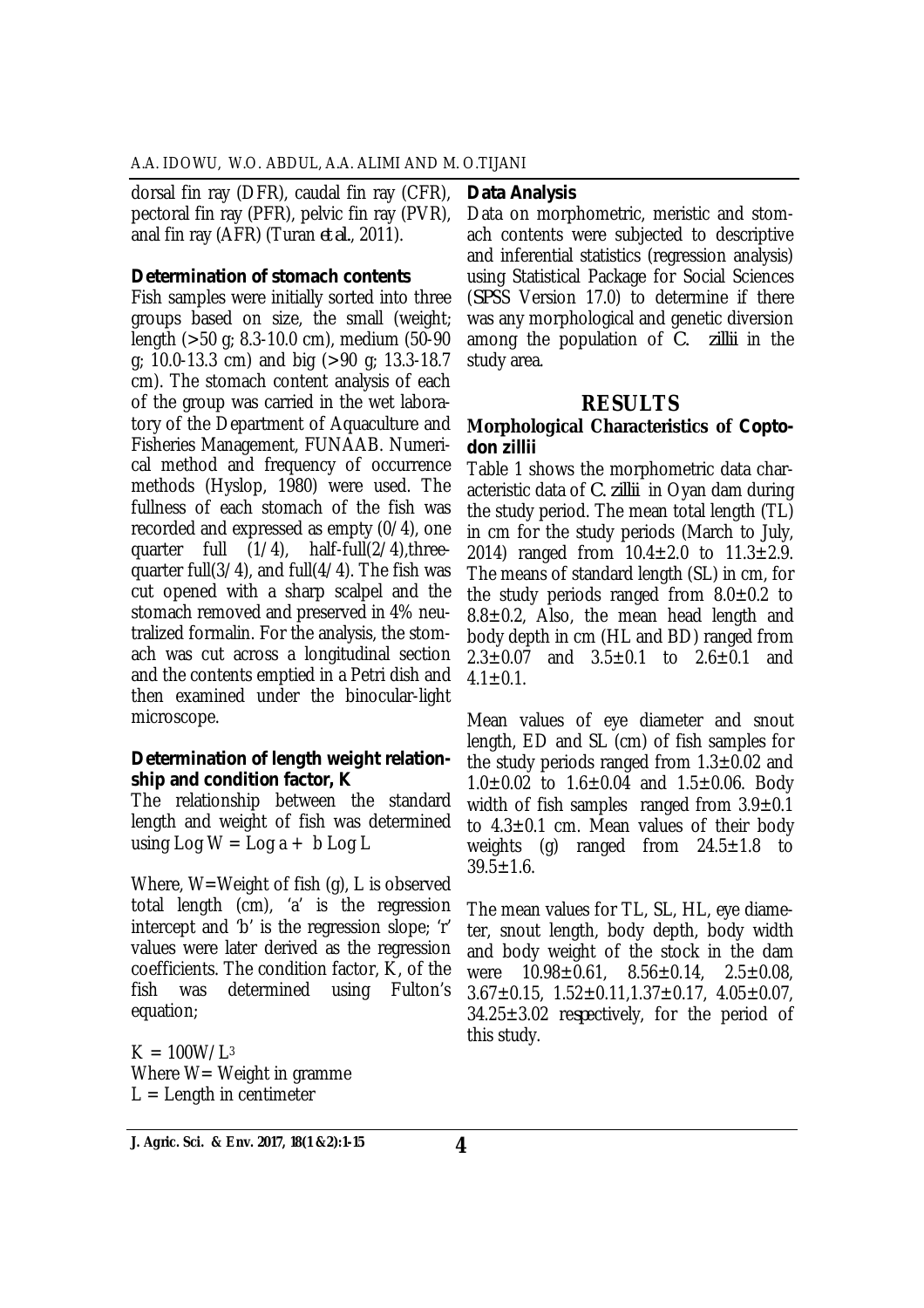|                                     | Table 1: Morphometric characteristics of Coptodon zillii in Oyan Lake |                                  |                               |                               |                              |                                 |                                 |                              |                                       |
|-------------------------------------|-----------------------------------------------------------------------|----------------------------------|-------------------------------|-------------------------------|------------------------------|---------------------------------|---------------------------------|------------------------------|---------------------------------------|
|                                     | Morphological<br>characteristics                                      | length(cm)<br>Total              | ength(cm)<br>Standard         | length(cm)<br>Head            | depth(cm)<br>Body            | diameter<br>(cm)<br>Eye         | length(cm)<br>Snout             | width(cm)<br>Body            | Body weight<br>$\widehat{\mathbf{e}}$ |
| Agric Sci & Eny 2017 18(1 & 2)-1.15 | Month<br>March                                                        | $11.3 \pm 1.9$<br>$(8.3 - 13.3)$ | $(6.5 - 13.5)$<br>$3.6 + 0.1$ | $2.4 \pm 0.04$<br>(1.7-3.5)   | $3.3 \pm 0.1$<br>(2.7-5.9)   | $1.4 \pm 0.02$<br>(1.1-1.9)     | $1.2 \pm 0.03$<br>$(0.9 - 1.9)$ | $4.3 \pm 0.1$<br>(3.0-6.3)   | $(11.0 - 90.0)$<br>$35.0 + 2.2$       |
|                                     | April                                                                 | $11.3 \pm 2.9$<br>(4.5-17.5)     | $(3.2 - 14.5)$<br>$8.8 + 0.2$ | $2.7 \pm 0.08$<br>(1.5-5.8)   | $3.8 \pm 0.09$<br>(2.2-5.7)  | $1.5 \pm 0.03$<br>(1.2-2.2)     | $1.4 \pm 0.03$<br>(0.1-2.1)     | $4.0 \pm 0.1$<br>(1.4-6.5)   | $38.0 + 3.3$<br>(19.0-94.0)           |
|                                     | <b>May</b>                                                            | $(6.0 - 15.4)$<br>$10.4 \pm 2.0$ | $(5.0 - 12.0)$<br>$8.0 + 0.2$ | $2.3 + 0.07$<br>$(1.1 - 3.4)$ | $(2.0 - 5.4)$<br>$3.5 + 0.1$ | $1.3 + 0.02$<br>$(0.8 - 1.8)$   | $1.0 + 0.02$<br>$(0.6 - 1.7)$   | $3.9 \pm 0.1$<br>(2.2-5.4)   | $(6.0 - 66.0)$<br>$24.5 \pm 1.8$      |
|                                     | June                                                                  | $(8.5 - 18.7)$<br>$11.0 + 2.5$   | $(6.4 - 15.2)$<br>$3.8 + 0.3$ | $2.6 \pm 0.1$<br>(1.7-5.8)    | $4.1 \pm 0.1$<br>(3.0-6.8)   | $1.9 \pm 0.08$<br>$(1.0 - 3.0)$ | $(1.0 - 4.3)$<br>$1.9 + 0.1$    | $(1.6 - 7.2)$<br>$4.0 + 0.1$ | $(6.0 - 132.0)$<br>$39.5 \pm 1.6$     |
|                                     | July                                                                  | $10.9 \pm 1.5$<br>(6.6-18.7)     | $(4.8 - 13.7)$<br>$8.6 + 0.2$ | $2.5 \pm 0.07$<br>(1.5-4.5)   | $4.0 \pm 0.1$<br>(2.0-5.2)   | $1.6 \pm 0.04$<br>(1.1-2.6)     | $1.5 \pm 0.06$<br>(0.7-2.7)     | $4.2 \pm 0.1$<br>(1.7-7.3)   | $30.1 \pm 2.0$<br>(13.0-128.0)        |
|                                     | Mean±SE                                                               | $10.98 + 0.16$                   | $8.56 \pm 0.14$               | $2.5 + 0.08$                  | $3.67 + 0.15$                | $1.52 \pm 0.11$                 | $1.37 + 0.17$                   | $4.05 \pm 0.07$              | $34.25 \pm 3.02$                      |
|                                     |                                                                       |                                  |                               |                               |                              |                                 |                                 |                              |                                       |
|                                     |                                                                       |                                  |                               |                               |                              |                                 |                                 |                              |                                       |

**J. Agric. Sci. & Env. 2017, 18(1 &2):1-15**

**5**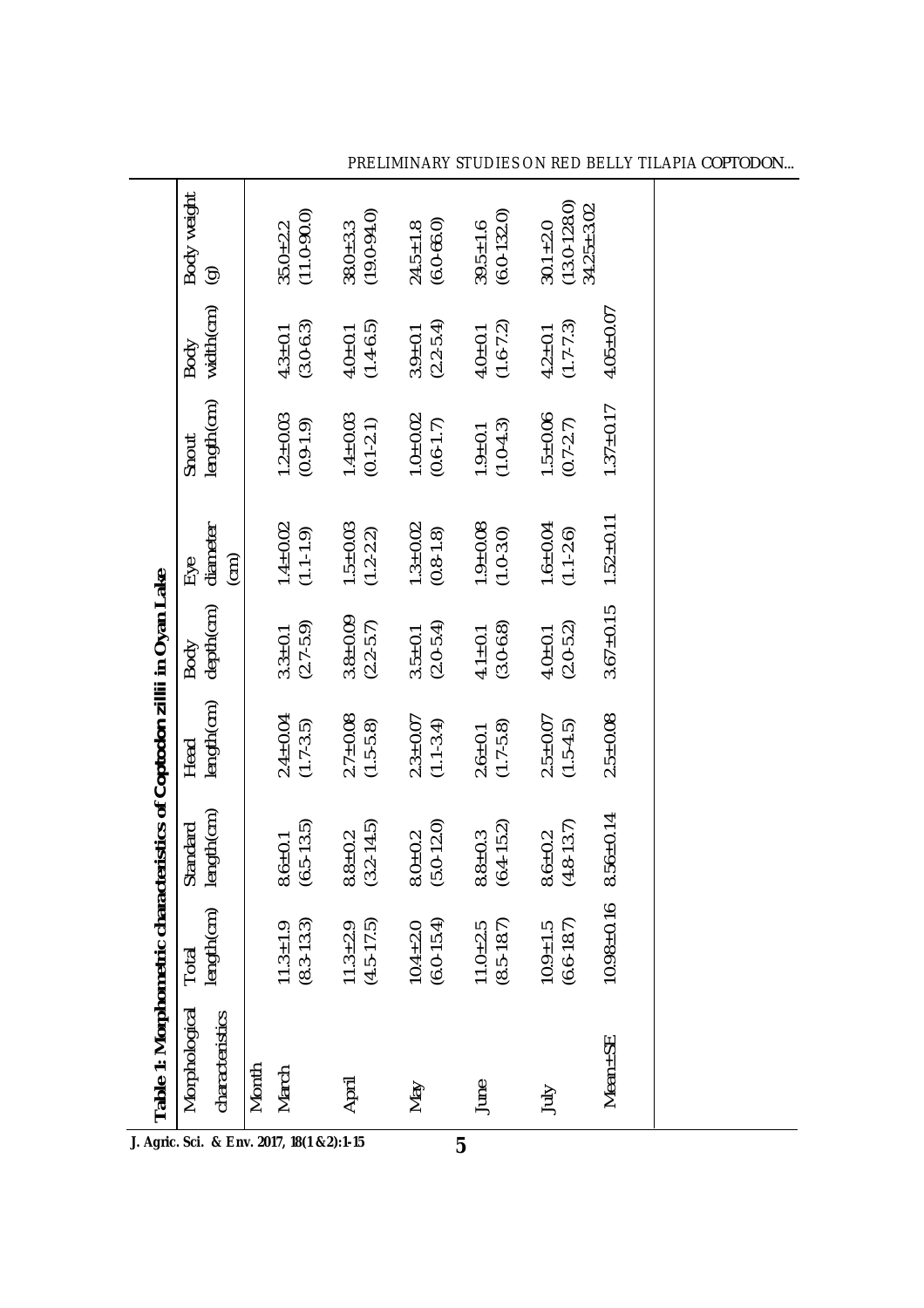*Meristic Characteristics of Coptodon*  The meristic characteristics obtained were *zillii in Oyan Lake* Meristic characteristics of *C. zillii* in Oyan III 8 – III 12, PFR 10 – 12. Lake is shown in Table 2 during the study. (DFR) XIV 10 – XVI 14, PVR 10 – 13, AFR

#### **Table 2: Meristic characteristics of** *Coptodon zillii* **in Oyan Lake**

| <b>Meristics features</b> | Range                         |
|---------------------------|-------------------------------|
| Dorsal Fin Ray            | $\overline{X}$ IV 10 – XVI 14 |
| Pelvic Fin Ray            | $10 - 13$                     |
| Anal Fin Ray              | $1118 - 11112$                |
| Pectoral Fin Ray          | $10 - 12$                     |

# *don zillii*

In this study, the ' b', 'a', and r <sup>2</sup> values of *C. zillii* for the month of March were 2.07, 1.746 and 0.91 re*sp*ectively. The 'b', 'a', and r <sup>2</sup>values for the month of April were 2.02, 0.512 and 0.988 re*sp*ectively. This also indicated negative allometric growth pattern.

The respective results for other months May, June and July were: 2.35, 0.44 and

**Length-Weight Relationship of** *Copto-*0.934; 2. 56, 0.945 and 0.927; and 2.70, 0.263 and 0.985. All monthly growth patterns were the same, negative allometry, the combined values from March to July were 2.435, 0.198, and 0.983 re*sp*ectively.

> The monthly condition factors, k of *C. zillii* from March to July were estimated as 2.77, 2.618, 2.33, 2.428 and 2.423 g/cm<sup>3</sup> respectively.

| <b>Month</b> | <b>Condition</b><br><b>Factor</b> |       | <b>LWR</b> |                |                                 |
|--------------|-----------------------------------|-------|------------|----------------|---------------------------------|
|              |                                   | a     | B          | r <sub>2</sub> | <b>LWR Equation</b>             |
| March        | 2.77                              | 1.746 | 2.078      | 0.91           | Log $W = 2.078$ Log L $+1.746$  |
| April        | 2.618                             | 0.512 | 2.026      | 0.988          | Log $W = 2.026$ LogL + 0.512    |
| May          | 2.33                              | 0.044 | 2.354      | 0.934          | Log $W = 2.354$ Log $L - 0.044$ |
| June         | 2.428                             | 0.945 | 2.562      | 0.927          | Log $W = 2.562$ LogL + 0.927    |
| July         | 2.423                             | 0.263 | 2.707      | 0.985          | Log $W = 2.707$ LogL + 0.263    |
| Combined     | 2.435                             | 0.198 | 2.435      | 0.983          | Log $W = 2.435$ LogL + 0.198    |

**Table 3**: **Length – Weight Relationship of** *Coptodon zillii* **in Oyan Lake Abeokuta North Local Government Area**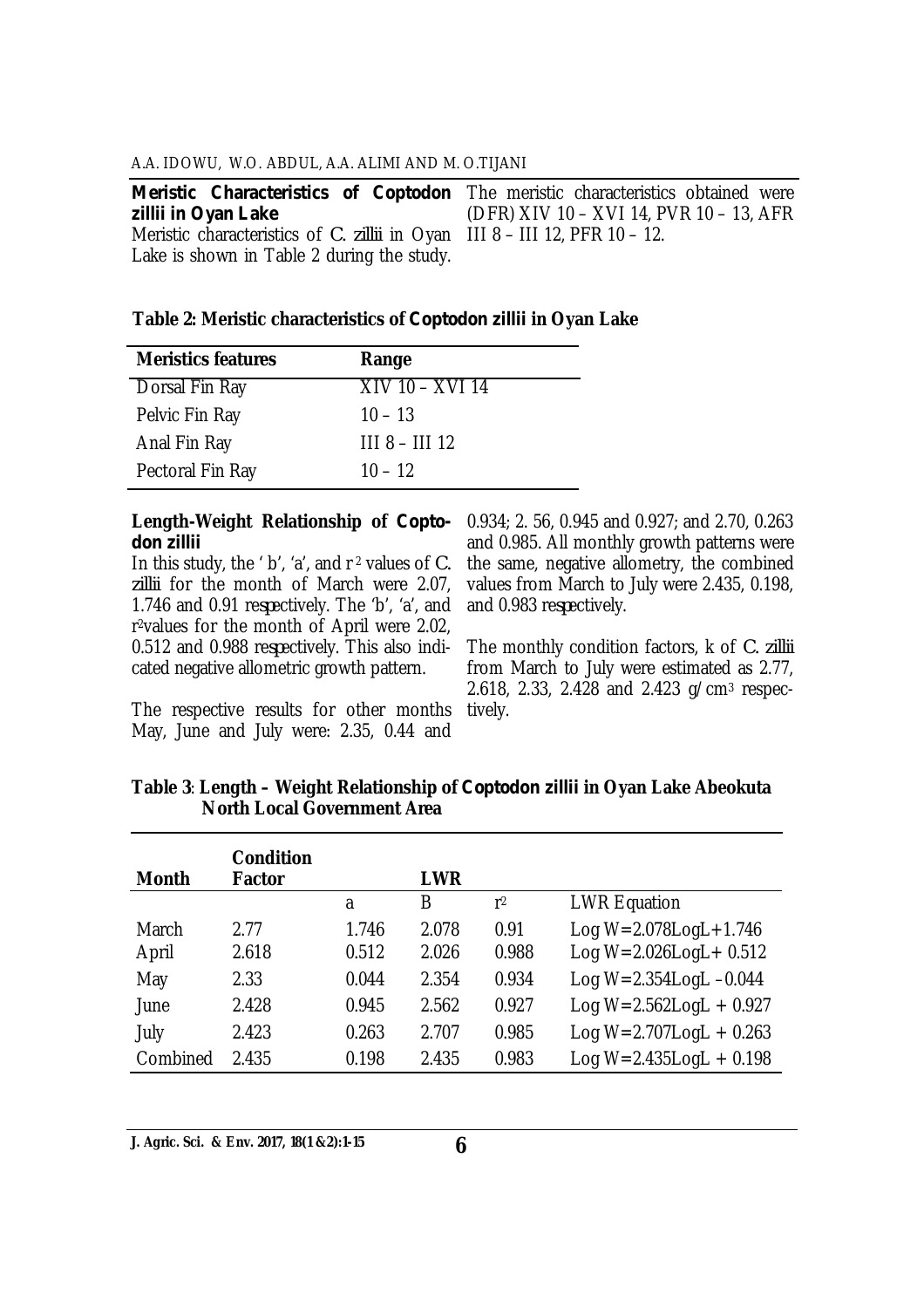| <b>Empty Stomach Analysis</b>                | Stomach fullness of Coptodon zillii                     |
|----------------------------------------------|---------------------------------------------------------|
| From Table 4, out of 254 stomachs exam-      | Table 6 shows the result of stomach fullness            |
| ined, 117 stomachs were empty. Empty         | of <i>C. zillii</i> in Oyan dam during the study.       |
| stomachs were most prevalent in the month    | The state of fullness of each stomach was               |
| of March and least in May. Also, in Table 5, | represented as empty $(0/4)$ one-quarter full           |
| 63.24% of the medium-size fish had empty     | $(1/4)$ , half full $(2/4)$ , three quarter $(3/4)$ and |
| stomach and small-fish had 28.20% and by-    | full $(4/4)$ and the percentage were 117%,              |
| size samples had 8.54% empty stomachs.       | 22%, 30%, 45%, and 40% respectively.                    |

## **Table 4: Stomach fullness of** *Coptodon zillii* **in Oyan Lake**

|                   |       |              |                | Empty $({\circ}/_4)$ One-quarter Half-full Three-quarter Full $({}^4/_4)$ |       |
|-------------------|-------|--------------|----------------|---------------------------------------------------------------------------|-------|
|                   |       | full $(1/4)$ | $(2/\text{A})$ | full $(3/\sqrt{4})$                                                       |       |
| Number of 117     |       | 22           | 30             | 45                                                                        | 40    |
| fish<br>% stomach | 46.06 | 8.66         | 11.81          | 17.71                                                                     | 15.74 |

| <b>Month</b> | <b>Number examined</b> | Number of empty<br>stomach | <b>%empty stomach</b> |
|--------------|------------------------|----------------------------|-----------------------|
| March        | 49                     | 30                         | 25.64                 |
| April        | 71                     | 16                         | 13.67                 |
| May          | 50                     | 15                         | 12.82                 |
| June         | 31                     | 28                         | 23.93                 |
| July         | 53                     | 28                         | 23.93                 |
| <b>Total</b> | 254                    | 117                        | 46.06                 |

## **Table 5: Monthly variation in empty stomach of** *C. zillii*

#### **Table 6: Variation in empty stomach by size of** *C. zillii*

| Size/Standard<br>length (cm)           | <b>Number examined</b> | Number of empty<br>stomach | %     |
|----------------------------------------|------------------------|----------------------------|-------|
| Small-size fish<br>$(8.3 - 10.0)$      | 85                     | 33                         | 28.20 |
| Medium-size fish (10.0 140<br>$-13.3)$ |                        | 74                         | 63.24 |
| Big - size fish<br>$(13.3 - 18.7)$     | 29                     | 10                         | 8.54  |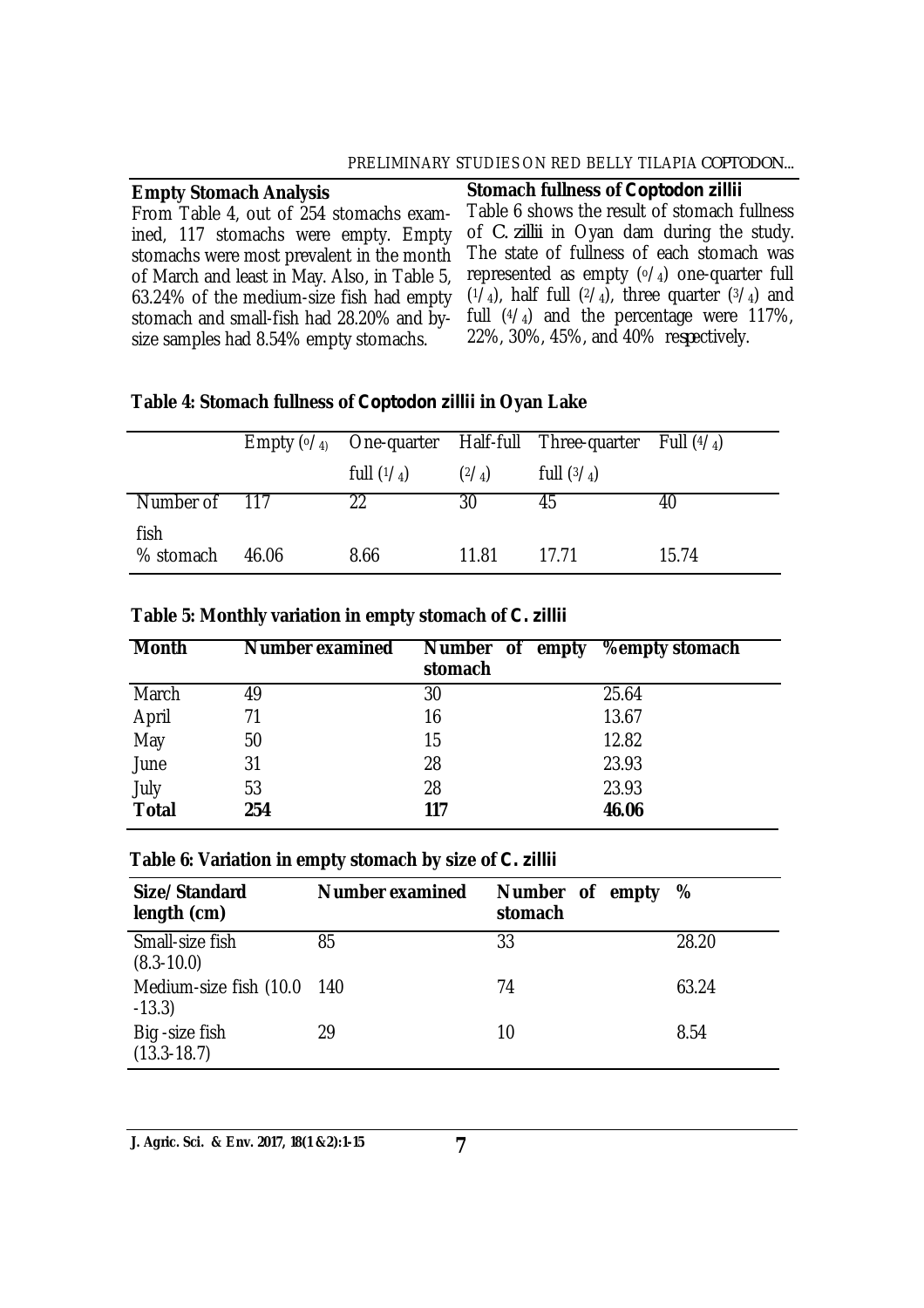#### *Food Items in the Stomach of Coptodon zillii*

The stomach contents of *C. zillii* in Oyan Lake are present in Table 6. The stomach contents were made of 10 major categories of foods which include the blue- algae, green algae, desmids, diatoms, crustaceans, invertebrates, protozoans, rotifers, detritus and plant parts. Diatoms were the most important food items recorded by numerical method (29.98% ) and constituted (24.10%) by frequency of occurrence method.*Bluegreen algae (Oscillatoria sp, Anabaena sp, Phormidium sp, Polycystis sp, Ceolospharium sp, Aphanocapsa and sp.)* constituted 11.22% and 13.69% by numerical and occurrence methods re*sp*ectively.Green-algae (*Mougeotia sp., Pediatrum sp.,Bulbochaete sp., Ceolastrum sp. ,Ankistrodesmus sp., Zygnema., Tetraspora sp., Protococcus sp., Microspora sp., Oedogonium sp., Spirogyra sp., Tribonema sp.)* constituted 10.00% and 16.36% by numerical and occurrence methods re*sp*ectively. *Desmids (Closterium sp., Desmidium sp., Penium sp., Gonatozygon sp., Genicularia sp, Docidium sp,* 

*Netrium sp, Tetmemorous sp, Cosmarium sp, Spirotanae sp.)* constituted 23.72% and 27.82 by numerical and occurrence. This showed that desmids were the most consumed by occurrence method. Diatoms ( *Nitzschia sp., Frustulia sp., Epithermia sp., Stephanodiscus sp., Cyclotella sp., Diatoma sp., Fragillaria sp., Synedra sp.,Tabelleria.,Melostra sp.,Cymbella sp.*) constituted 29.98% and 24.10% by numerical and occurrence methods re*sp*ectively.Crustaceans (*Cyclops sp., Magaritifera sp.)* constituted 0.98% by numerical method and 2.36% by frequency of occurrence methods.

Invertebrates (Leech, Flatworm and Nematode), Protozoans (*Chilodonella sp*.) and Rotifers (*Rotonia sp*) respectively constituted 0.79% and 4.01%; 0.03% and 0.14%; 0.01% and 0.14% by numerical and frequency of occurrence methods re*sp*ectively. Detritus was 13.61% and 7.44% in the re*sp*ective methods. Meanwhile, plant parts in the stomach were 9.72% by numerical method and 4.07% by frequency of occurrence method.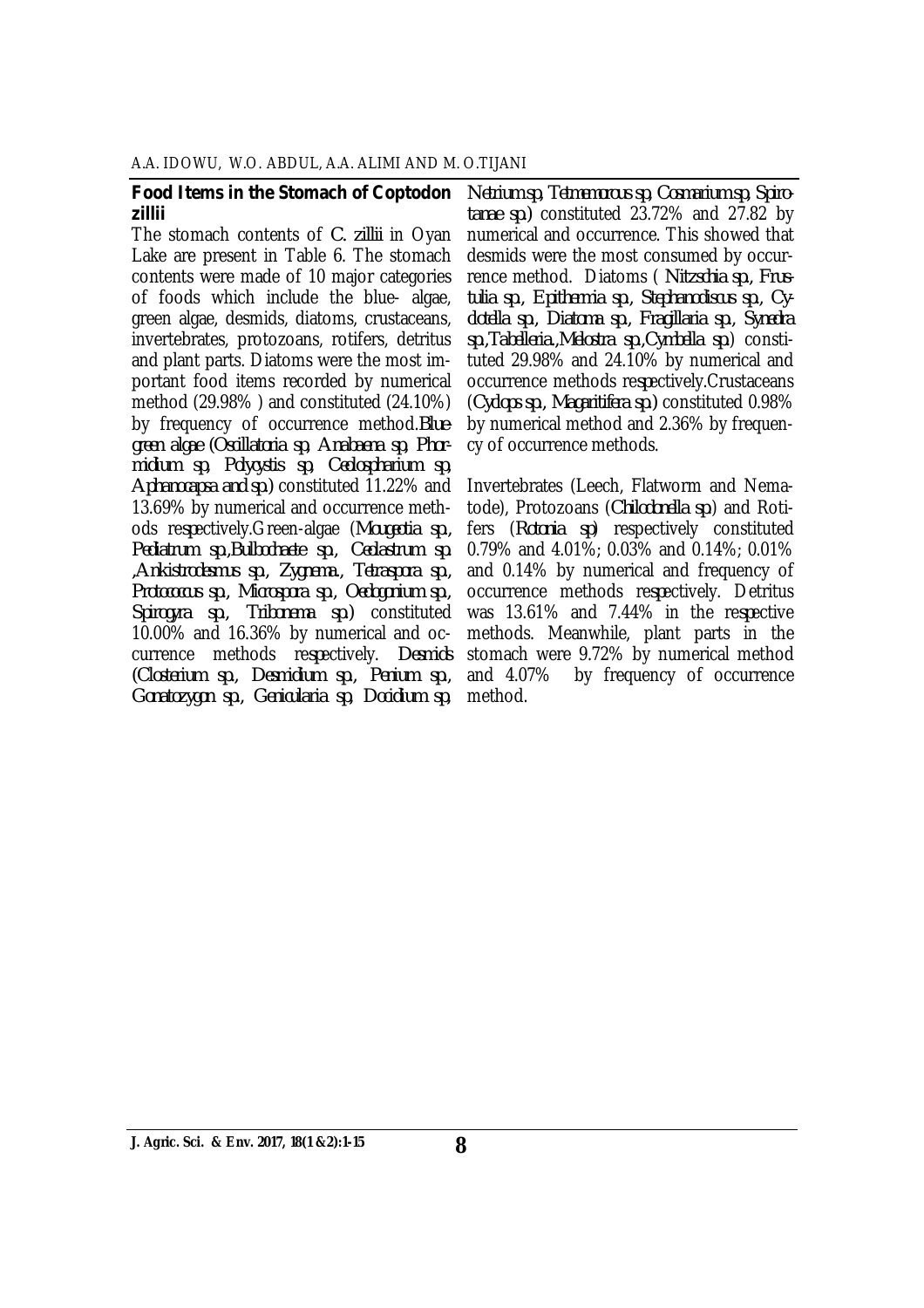| <b>FOOD ITEMS</b>       | <b>NUMERICAL</b> |                 | <b>OCCURRENCE</b> |                 |
|-------------------------|------------------|-----------------|-------------------|-----------------|
|                         | N <sub>O</sub>   | $\overline{\%}$ | $\overline{NO}$   | $\overline{\%}$ |
| <b>BLUE GREEN ALGAE</b> | 1011             | 11.22           | 92                | 13.69           |
| Oscillatoria sp.        | 78               |                 | 9                 |                 |
| Anabaena sp.            | 100              |                 | 9                 |                 |
| Phormidium sp.          | 329              |                 | 27                |                 |
| Polycystis sp.          | 403              |                 | 29                |                 |
| Ceolospharium sp.       | 75               |                 | 10                |                 |
| Aphanocapsa sp.         | 26               |                 | 8                 |                 |
| <b>GREEN ALGAE</b>      | 901              | 10.00           | 110               | 16.36           |
| Mougeotia sp.           | 111              |                 | 11                |                 |
| Pediastrium sp.         | 24               |                 | 3                 |                 |
| Bulbochaete sp.         | $7^{\circ}$      |                 | $\overline{2}$    |                 |
| Ceolastrium sp.         | 220              |                 | 13                |                 |
| Ankistrodesmus sp.      | 44               |                 | $\overline{7}$    |                 |
| Zygnema sp.             | 176              |                 | 20                |                 |
|                         |                  |                 | $\overline{2}$    |                 |
| Tetraspora sp.          | 4                |                 | $\overline{2}$    |                 |
| Protococcus sp.         | 12               |                 |                   |                 |
| Microspora sp.          | 47               |                 | 6                 |                 |
| Oedogonium sp.          | 14               |                 | 3                 |                 |
| Spirogyra sp.           | 186              |                 | 12                |                 |
| Tribonema sp.           | 56               |                 | 29                |                 |
| <b>DESMIDS</b>          | 2136             | 23.72           | 187               | 27.82           |
| Closterium sp.          | 212              |                 | 27                |                 |
| Desmidium sp.           | 148              |                 | 16                |                 |
| Penium sp.              | 247              |                 | 27                |                 |
| Gonatozygon sp.         | 503              |                 | 43                |                 |
| Genicularia sp.         | 623              |                 | 33                |                 |
| Docidium sp.            | 54               |                 | 4                 |                 |
| Netrium sp.             | 9                |                 | 4                 |                 |
| Tetmemorous sp.         | 68               |                 | $12 \overline{ }$ |                 |
| Cosmarium sp.           | 172              |                 | 15                |                 |
| Spirotanae sp.          | 96               |                 | 6                 |                 |
| <b>DIATOMS</b>          | 2774             | 29.98           | 218               | 24.10           |
| Nitzschia sp.           | 662              |                 | 45                |                 |
| Frustulia sp.           | 16               |                 | 5                 |                 |
| Epithemia sp.           | 48               |                 | 6                 |                 |
|                         | 26               |                 | $\overline{7}$    |                 |
| Stephanodiscus sp.      |                  |                 | 11                |                 |
| Cyclotella sp.          | 104              |                 |                   |                 |
| Diatoma sp.             | 867              |                 | 50                |                 |
| Fragillaria sp.         | 13               |                 | $\overline{2}$    |                 |
| Synedra sp.             | 326              |                 | 31                |                 |
| Tabellaria sp.          | 22               |                 | 9                 |                 |
| Melostra sp.            | 595              |                 | 49                |                 |
| Cymbella sp.            | 15               |                 | 3                 |                 |
| <b>CRUSTACEANS</b>      | 75               | 0.86            | 15                | 2.23            |
| Cyclops sp.             | 25               |                 | 4                 |                 |
| Magaritifera sp.        | 53               |                 | 11                |                 |
| <b>INVERTEBRATES</b>    | 78               | 0.79            | 26                | 4.01            |
| Leech                   | 13               |                 | $\overline{7}$    |                 |
| Flatworm                | 5                |                 | 4                 |                 |
| Nematode                | 54               |                 | 15                |                 |
| <b>PROTOZOANS</b>       | 3                | 0.03            | 1                 | 0.14            |
| Chilodonella sp.        | 3                |                 | 1                 |                 |
| <b>ROTIFER</b>          | 1                | 0.01            | 1                 | 0.14            |
| Rotaria sp.             | 1                |                 | 1                 |                 |
| <b>DETRITUS</b>         | 1226             | 13.61           | 50                | 7.44            |
| <b>PLANTPARTS</b>       | 876              | 9.72            | 27                | 4.07            |

**J. Agric. Sci. & Env. 2017, 18(1 &2):1-15**

**9**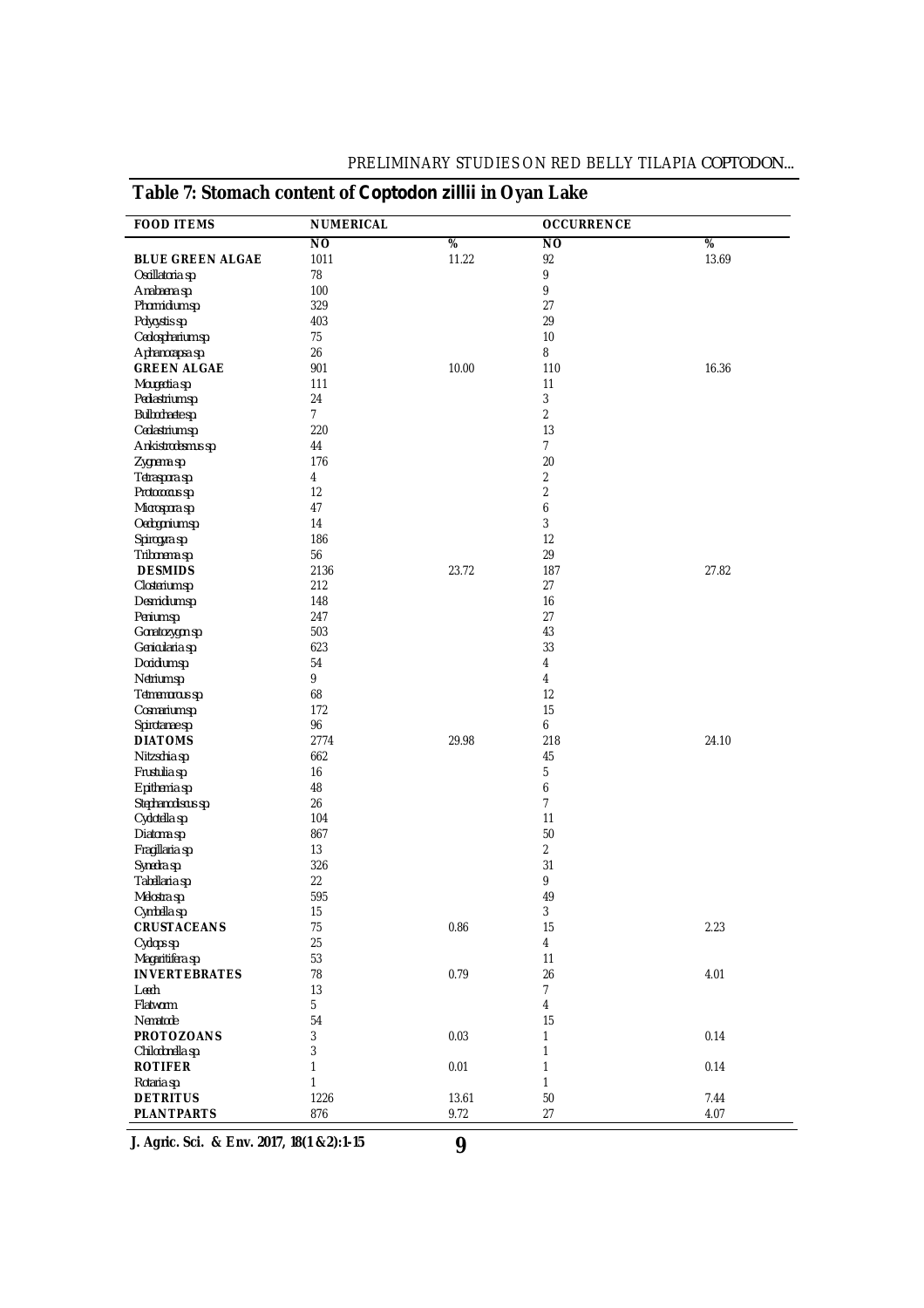## **DISSCUSSION**

Data analysis from biometric examination of fish has been very useful in growth study and in estimation of the physiological state of fish (Tsadu, 2006). Length – weight is greatly affected by many factors related to population variability, sampling, and estimation methods.

In this present study there was no significant difference in the meristic characteristics of *Coptodon zillii* in Oyan Lake for the period of study (March, April, May, June and July). The meristic characteristics were (DFR) XIV 10 – XVI 14, PVR 10 – 13, AFR III 8 – III 12, PFR 10 – 12 respectively and this is similar to the Mozambique Mouth brooders (Moyles, 1976 in Ujjania *et al.,* 2015). This study has revealed that *C. zillii* is not morphometrically and meristically different from the already classified one in this part of the world.

The development of fish can either be isometric or allometric depending on the exponent b which is the regression coefficient of the length – weight relationship which range is usually between 2.0 - 4.0 when  $b =$ 3.0 it indicates that the fish growth is either symmetrical or isometrical while values different from 3.0 indicates allometric growth (Tesch, 1971 in Dankwa, 2011). Fish maintains its shape throughout life in isometric growth while the a*sp*ect of growth population which exhibits allometric growth may be out of proportion or the adult may be different from the young ones in appearance (Tesch, 1971 in Dankwa, 2011). b values in this study are therefore valid as they fell within the same range provided.

In this study, the *C. zillii* were grouped into monthly grouping from March to July, and combined. The growth pattern for March,

April, May, June, July and combined showed negative allometric growth which have b values ranged from of 2.02 and 2.70. b values in the study indicated that the length weights index were closely correlated which may be responsible for its robustness in Oyan Lake of Abeokuta North Local Government Area. This is similar to the report of Alex (2012), Mossad (1990) and Ibrahim *et al* (2008). A positive correlation of r<sup>2</sup> which ranged from 0.91 to 0.988 was observed. The Length – Weight relationship equation for the period of study shows a strong relationship between the length-weight and body weight measurement of the fish, there was no increase in body weight with corre*sp*onding increase in total length.

The difference in weight of all the *sp*ecimens may be as a result of individual condition factor, as it relates to well-being and degree of fatness (Pauly, 1983). Mean values of condition factors of *C. zillii* in Oyan lake were similar to the values observed in the work of Fafioye and Oluajo (2005) who worked on Epe Lagoon, Nigeria. When condition factor of fish is 1 or higher, it means the fish has attained a better condition. Condition factor of fish can be affected by stress, sex, season, variability in feeds and other water quality parameters (Khallaf *et al*., 2003).

The percentage of empty stomach of *C. zillii*  was 46.06% (117 *sp*ecimens) in this present study. Result from this present study shows that *C. zillii* fed mainly on blue – green algae, green algae, desmids, diatoms, crustaceans, invertebrates, protozoan, rotifers, detritus and plant parts. Diatoms were the most abundant food item in the diet of *C. zillii* by number. Desmids were the most abundant food item in the diet in terms of frequency of occurrence as its the percentage higher than that of diatoms. Fagade (1971), in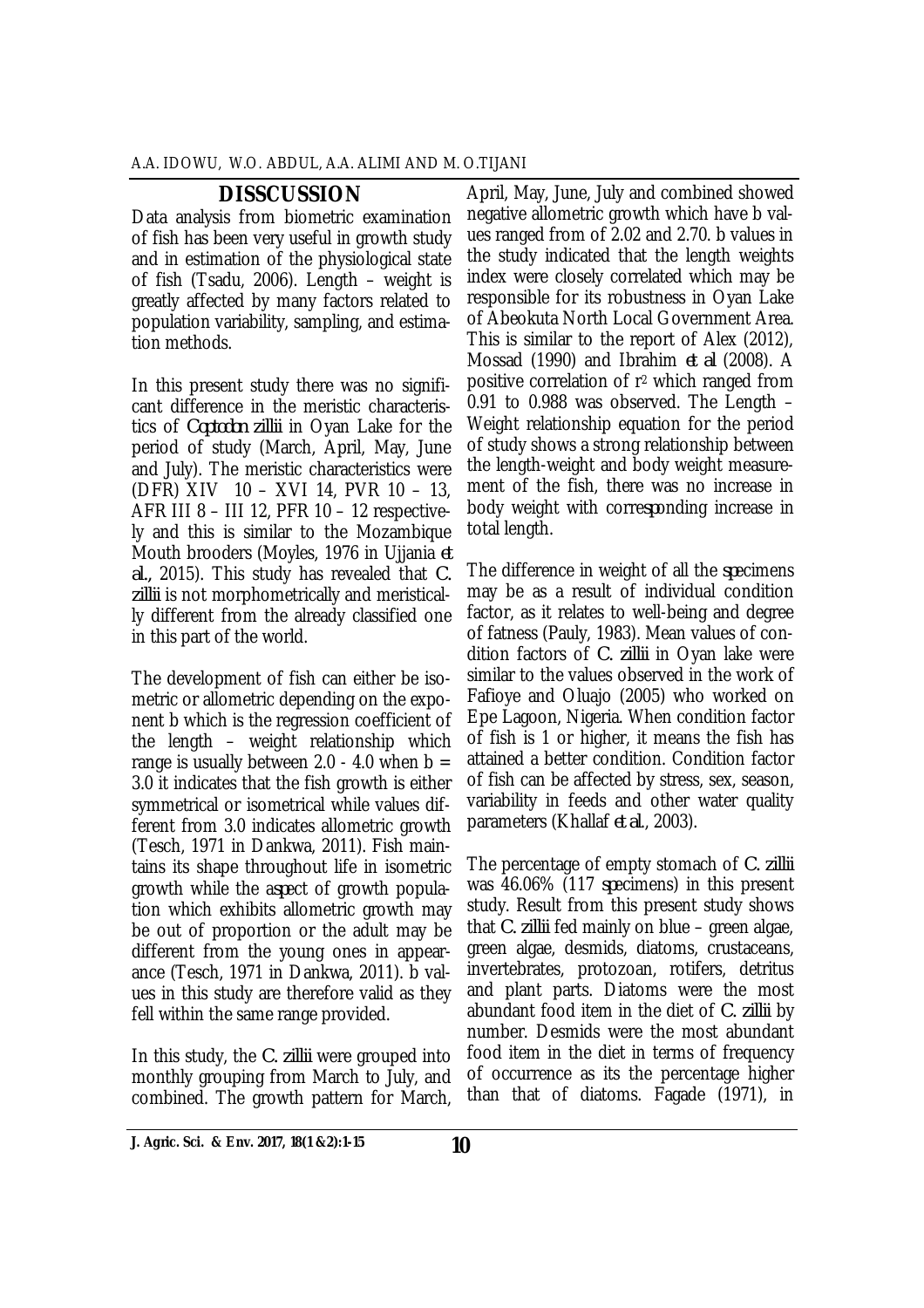Akinwunmi (2003), reported that *C. zillii* feed mostly on higher plants, algae, and detritus, the feeding habits change with size or age of the fish. The middle sized group fed mostly on higher plants, filamentous algae and detritus while the juvenile and adult group fed exclusively on filamentous algae. The presence of detritus and plant parts found in some of the guts showed that *C. zillii* seldom browse on live benthic invertebrates and bacteria laden detritus (Kuton and Kusemiju, 2000; Olufeagba *et al*., 2002 and Osho *et al.,* 2006).

From this study, it showed that *C. zillii* fed mainly on diatoms, desmids, detritus and blue green algae contrary to Akinwumi, (2003) who reported that *C. zillii* fed mainly on higher plants, filamentous algae and detritus, also Agbabiaka, (2010) who reported that *C. zillii* fed mainly on algae and vegetative matters.

Diatoms were the most consumed food items. They were most prominent and abundant in by numerical methods. They contributed the highest percentage of food items throughout the study period. The percentage ingested by the fish *sp*ecie was high using numerical methods. Desmids were the next food items next in abundance by numerical methods, and the most consumed by occurrence methods. Rotifers were the least consumed food items, they constituted the least food consumed food items by numerical and occurrence methods.

Other food items of importance for this fish includes the blue – green algae (*Oscillatoria sp., Anabaena sp., Phormidium sp., Polycystis sp., Ceolospharium sp.)* which were abundant by numerical and occurrence methods. the green – algae which include *Mougeotia sp., Pediatrium sp., Bulbochaete sp*.*,* 

*Ceolastrium sp., Ankistrodesmus sp*.*, Zygnema sp., Tetraspora sp., Protococcus sp., Oedogonium sp., Spirogyra sp., Tribonema sp.* were also abundant by numerical and occurrence methods. Desmids (*Closterium sp., Desmidium sp., Penium sp., Gonatozygon sp., Genicularia sp., Docidium sp., Netrium sp., Tetmemorus sp*.*, Cosmarium sp., Spirotanea sp.)* were abundant by numerical methods but the most abundant food items consumed by occurrence methods. diatoms (*Nitzschia sp., Frustulia sp., Epithemia sp., Stephanodiscus sp., Cyclotella sp., Diatoma sp., Fragillaria sp*.*, Synedera sp., Tabelleria sp*.*, Melostra sp., Cymbella sp.)* were the most abundant food items consumed by numerical methods and abundant by occurrence methods. protozoans (*Chilodonella sp.)* were very few in abundance with only a little above the rotifer (*Rotania sp.)* by number and occurrence.

Generally, the content of the stomachs showed a clear pattern of distribution of food items with the diatoms, desmids and detritus occurring in most months during the study period.

## **CONCLUSION**

This study revealed that the length-weight relationship *C. zillii* in Oyan lake exhibited negative allometric growth pattern and the fish is in good condition in the habitat. Meanwhile, from this study, the fish could be described as opportunistic feeder as it thrives on available plants and detritus materials in the water. To this end, this fish is a good candidate for aquaculture in Nigeria.

## **REFERENCES**

**Agbabiaka, L.A.** 2010. The current Ichtyofauna of River Otamiri, South-Eastern Nigeria. *Int. Journal of Tropical Agric. And Food Systems. 4(1): 7-9.*

**Akel, E.H.K.H., Moharram, S.G**.

**<sup>11</sup> J. Agric. Sci. & Env. 2017, 18(1 &2):1-15**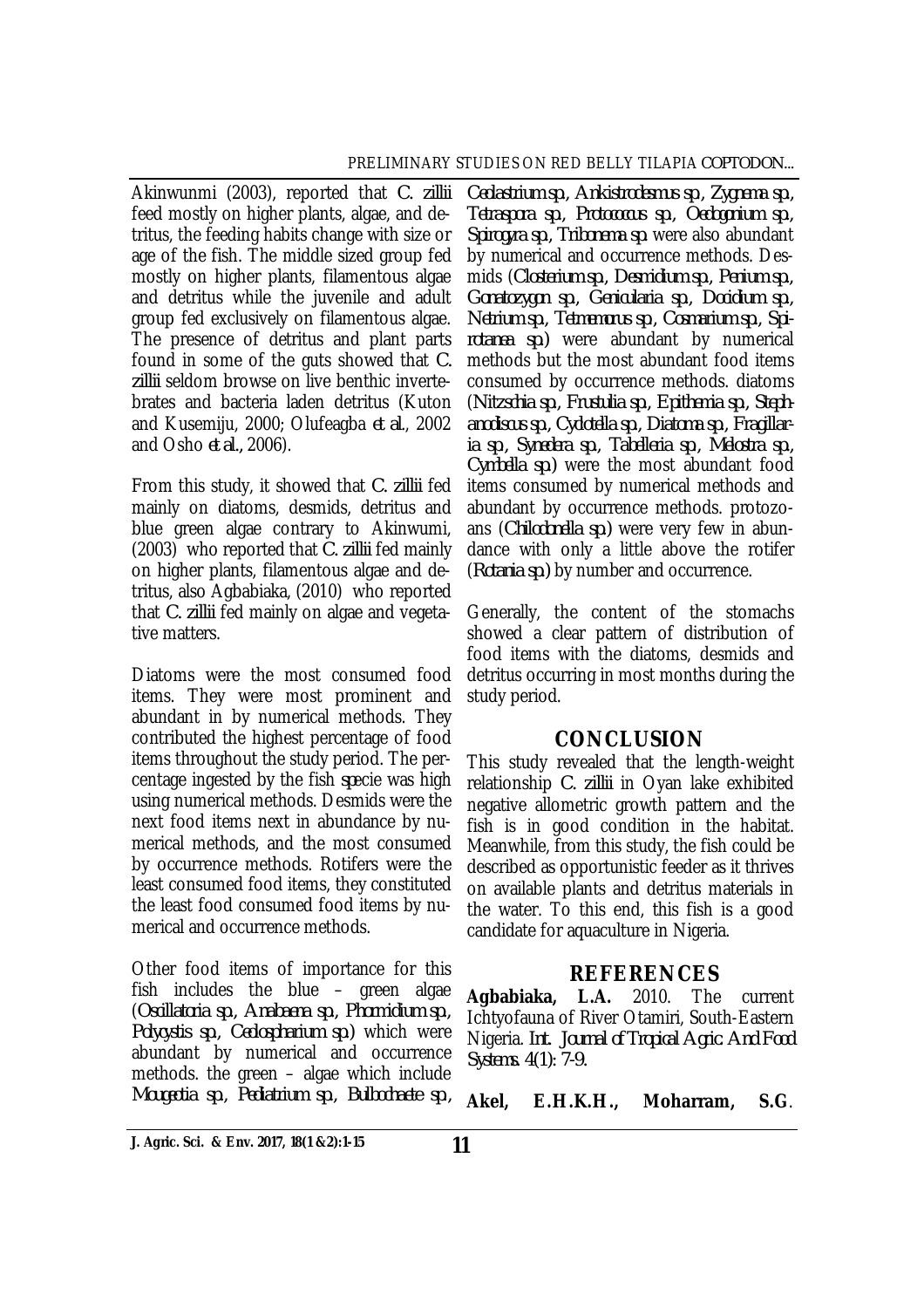2007. Reproductive biology of *Tilapia zillii* (Gerv, 1848) from Abu Qir bay, Egypt. *Egypt. J. Aquat. Res.*, 33: 379-394.

**Akinwumi, F. O.** 2003. Food and Feeding Habits of Tilapia zilli (Pisces: Cichlidae) in Ondo State University Fish Farm. . *Proceedings of 16th Annual Conf. Fisheries Soc. of Nigeria (FISON*). 195-198.

**Alex, N., Justin , D., Magaira. and Cyrus, R** 2012 .Length- Weight Relationship and Condition Factor of Tilapia *sp*ecies grown in Marine and Fresh Water ponds. 122: 123-124.

**Basu, M., Kalu M.** 1999. Study and comparison of length-weight relationship and condition factor of *Tilapia zillii* (Gervais) in Lake Alau and Monguno hatchery. The Borno State, Nigeria.Fourth Indian Fisheries Forum. Kochi. Kerala, pp. 357-360.

**Bayerle, G. B., Williams, J.E.** 1968. Some Observtions of food selectivity by Northern Biology and evolution. Oliver and Boyd, Edingbergh, Scotland.

**Bolger, T., Connolly, P. L.** 1989: The selection of suitable indices for the measurement and analysis of fish condition. *J. Fish Biol*. 34,171–182.

**Dankwa, H.R.** 2011. Length-Weight Relationship and Growth Parameters of Grey Mullets (Pisces: Mugilidae) in Two Estuaries in Ghana . *West African Journal of Applied Ecology*, 18: 53-61.

**Eccles, D. H.** 1992. FAO *sp*ecies identification sheets for fishery purposes. Field guide to the freshwater fishes of Tanzania, United Nations Development Programme, Rome, 145 pp.

El-Kashef MA 2002. Fishery biology of some Nile fishes. Ph.D.Thesis, Fac. Sci., Zagazig Univ.

**El-Sawy, W.M.T.** 2006. Some biological aspects of dominant fish population in Lake Edku in relation to prevailing environmental conditions. M.Sc. Thesis, Faculty of Science, Zagazig University, Egypt. El-Sayed, A. F. M.: 2006, Tilapia culture. CABI Publishing, Wallingford OX 108 DE, UK.273 pp.

El – Shazly A, 1993. Biological Studies On Four Cichlid Fishes (Tilapia nilotica, Tilapia galilae, Tilapia zillii, Tilapia aurea). Thesis M.Sc. Fac. Sci. Zagazig Univ. Egypt.

El-Zarka, S. A., Koura, R., Shaheen, A. H. (1970). Selectivity of wire basket traps for tilapias (*T.nilotica, T,galilae*, and *T. zillii*). *J. Cons. Int. Explor. Mer*., 282-291.

Fafioye, O. O., Oluajo, O. A. 2005 Lengthweight relationships of five *sp*ecies in Epe Lagoon, Nigeria. *Afr. J. Biotech*. 4(7):749-751.

Fagade, S.O. 1971. The food and feeding habits of Tilapia in Lagos Lagoon. *J. Fish Biol* 3: 199 -201.

Fagade, S.O., Olaniyan, C.I.O. 1972. The biology of the West African Shad.*Ethmalosa Fimbriata* (Bowdich)in the Lagos Lagoon, Nigeria. *Journal of fish Biology*. 4:519- 533.

Faltas, S. N., Akel, E. H. Kh. 2003. Investigation of beach seine catch of Abu Qir Bay (Egypt) .*Bull. Nat. Inst. Oceanogr. & Fish. , A.R.E.*, 29: 117- 135.

FAO, Food and Agriculture Organization of the United Nations,2009. 2007 FAO year book.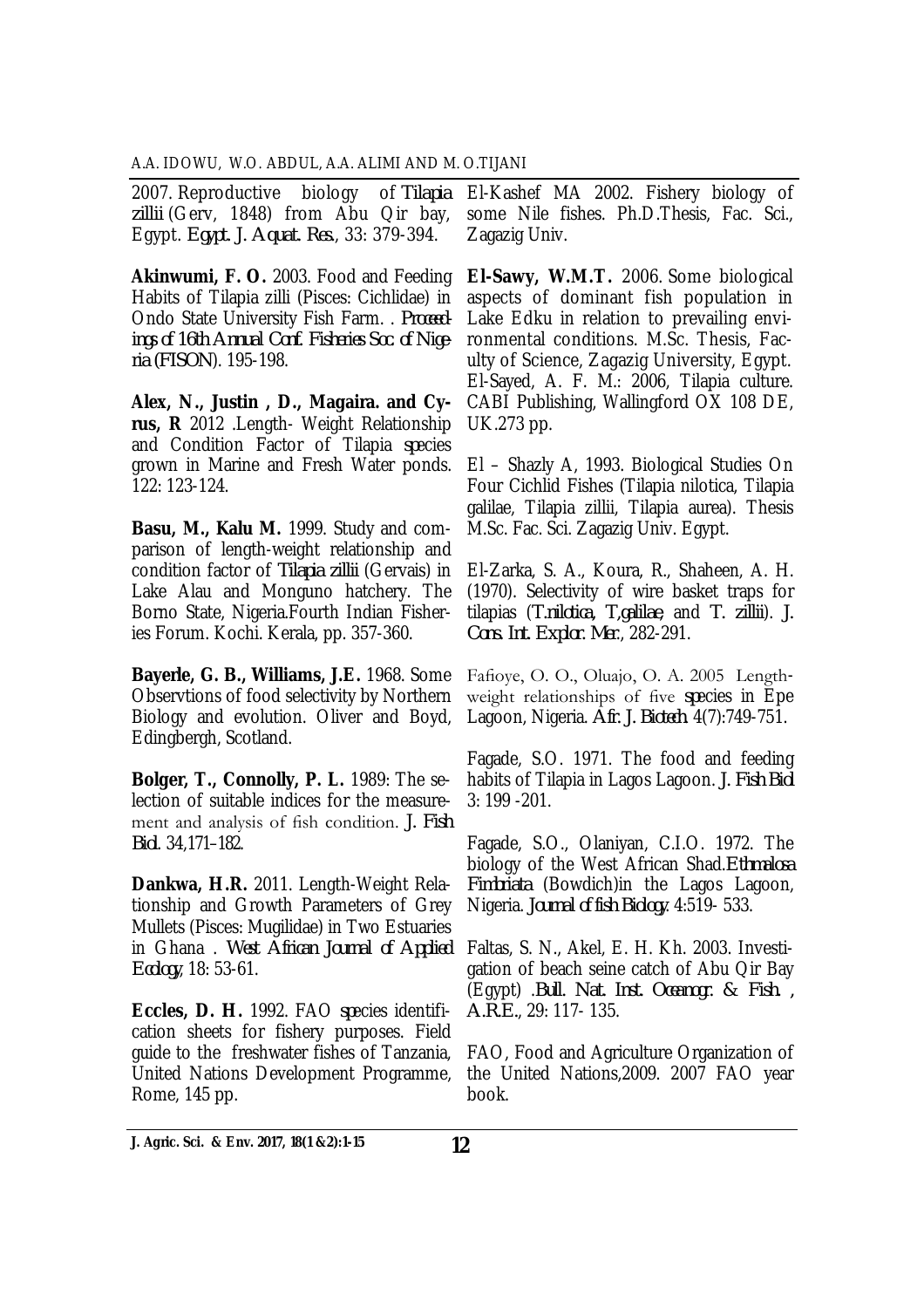**Fryer, G., Iles, T. D.** 1972. The Cichlid Fishes of Great Lakes of Africa: Their Biology and Evolution. Oliver and Boyed, Edinburgh, 641pp.

**Hadi, A.A.** 2008. Some observation on the age and growth of Tilapia zillii (GERVAIS, 1848) in Umhfein Lake (Libya). *J. Sci. Appl.*, 2: 12-21.

**Hyslop, E. J.** 1980. Stomach contents analysis: a review of methods and their application. *J.Fish. Biol,* 17(4):411-429.

**Ibrahim, S. M., Shalloof, K. A. Sh., Salama, H. M** 2008. Effect of Environmental Conditions of Abu-Zabal Lakeon Some Biological, Histological and Quality A*sp*ects of Fish,Cairo. *Global Veterinaria*. 2:257-270.

**Ikenweiwe, N.B.** 2005. Limnology and Plankton abundance in relation to fish production in Oyan Lake, south western Nigeria. Ph.D Thesis, University of Agriculture, Abeokuta, Nigeria. 238p.

**Khallaf EA, El-Nenaei, AA** 1987. Feeding ecology of *Oreochromis niloticus* (Linneaus) and *Tilapia zilii* (Gervias) in a Nile canal, Hydrobiology. 146:57-62.

**Khallaf, E., Galal, M., Athuman, M** 2003. The biology of *Oreochromis niloticus* in a polluted canal.*Ecotoxicology*. 12:405-416.

**Khallaf E. A., Alne – nae, A. A.** 1986, Reproduction of Tilapias in a Nile Canal and its interaction with the environment, M. Sc. Thesis Fac. of Sci., Almonofya Univ. Egypt.

**Kuton, M.P., Kusemiju, K.** 2000. The Feeding Interrelationship of four Cichlids in the Lekki Lagoon,Nigeria. *Journal Sci. Res. Dev.* 5: 169-176.

**Lagler, K.F.** 1949. Studies in freshwater biology, Ann Arbor, Michigan. Latif , A . A.; Latif A.A, Khallaf ESA, El-Nenaei AA (1989). Effect of selectivity of trammel nets upon growth and mortality of two Tilapia *sp*ecies. *Bull. Natl .Inst. Oceanogr.Fish.* 2: 253- 260.

**Malami, G.Z., J.K. Ipinjolu, W.A. Hassan, Magawata, I.** 2004. Feeding adaptations often fish *sp*ecies in river Rima. North Western Nigeria. A paper presented at the 2004 Annual conference of Zoological society of Nigeria held at institute of developmental research, Ahmadu Bello University Zaria. Pp 115.

**Meyer, D.E.** 2002. Technology for successful small-scale Tilapia culture (CR*SP* Research Report 02-179). CR*SP* Research Reports (Aquaculture Collaborative Research support Program). [Abstract from original paper published in: D. Meyer (Ed). 6to Simposio Centroamericano de Aquacultura Proceedings: Tilapia Sessions, 22–24. Tegucigalpa, Honduras, pp. 97-106.

**Molnar, J.** 2008. "Assessing the global threat of invasive *sp*ecies to marine biodiversity."*Frontiers in Ecology and the Environment.* 6 (9), :485-492.

**Mosaad, M. N. M.** 1990. Biological studies on five fish *sp*ecies from Lake Qarun, Egypt Length–weight releationship and condition factor. *Proc. Zool. Soc, Egypt* 21:331-344.

**Moyle, P.B.** 1976. Fish introduction in California: History and impact on native fishes. *Biol. Conserv*., 9(2):101-118

**Negassa, A., Getahun, A.** 2003. Breeding season, length-weight relationship and condition factor of introduced fish, *Tilapia* 

**13 J. Agric. Sci. & Env. 2017, 18(1 &2):1-15**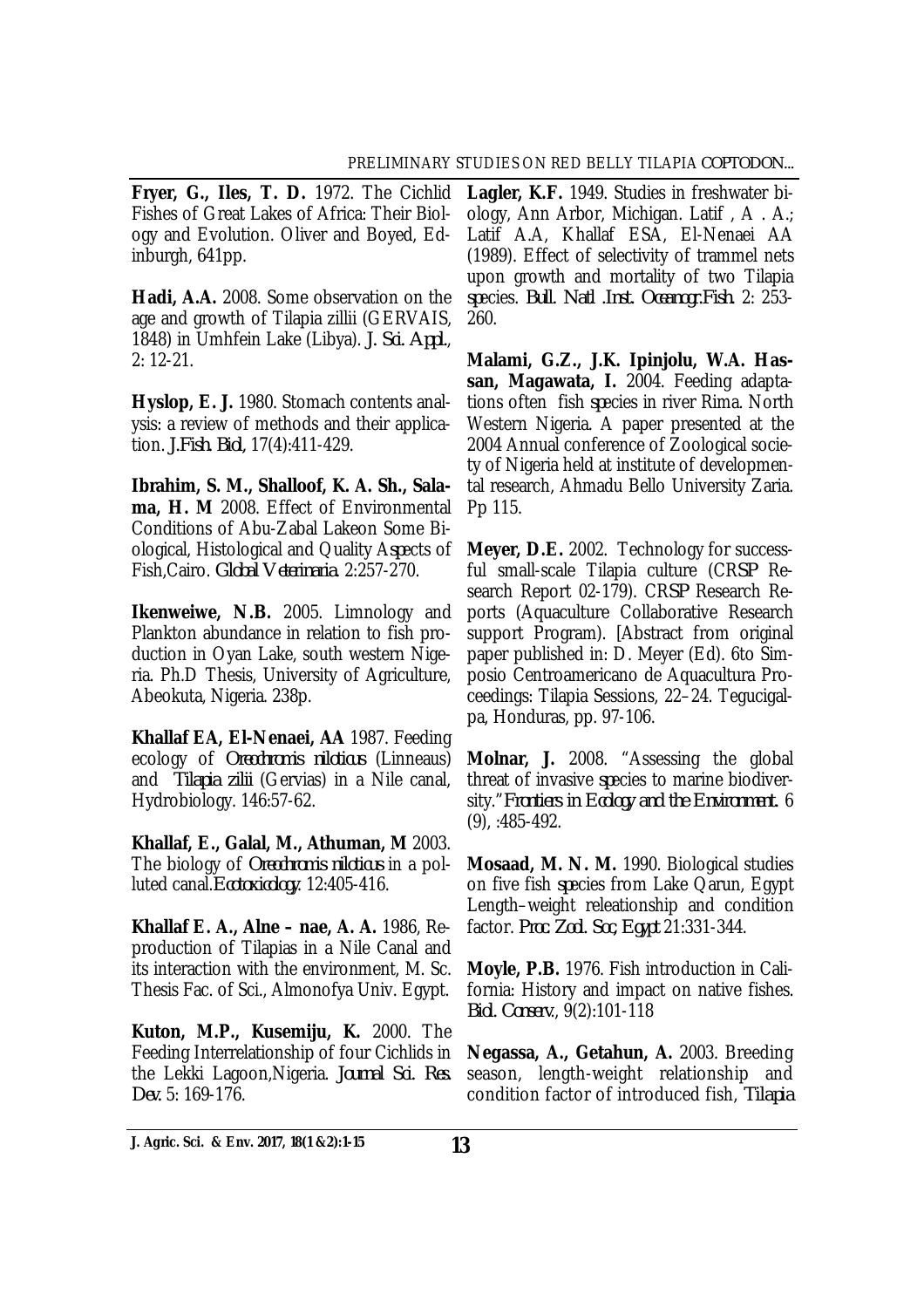*zillii* Gervais 1848 (Pisces: Cichlidae) in Lake Zwai, Ethiopia. *SINET Ethiopian J. Sci*., 26: 115-122.

**Olaosebikan, B. D., Raji, A.** 1998. Field guide to Nigerian freshwater fishes. Federal College of Freshwater Fisheries Technology, New Bussa, Nigeria. 106pp.

**Olufeagba, SO, Aluko, P.O., Eyo, A.A.**  2002. Dietary protein requirements of *Triploid. Heterobranchus. J. Aquatic Sci. 17:1-4.* 

**Osho J. A., Ayodele, I. A., Fagbuaro, O.**  2006. Food and Feeding Habits of *Oreochromis niloticus (L)* and *Sarotherodon galilaeus* (L) in a Tropical Reservoir. *World Journal of Zoology* 1(2):118 – 121*.*

**Panfili, J., Toma´s, J.** 2001. Validation of age estimation and back-calculation of fishlength based on otolith microstructures in tilapias (Pisces, Cichlidae). *Fishery Bulletin 99: 139–150.*

**Pauly, D.,** 1993. Fisbyte section editorial. Naga. ICLARM Q. 16, 26. *Journal of Tropical Agric. and Food Systems.* 4(1): 7-9.

**Pauly, D.,** 2007. FishBase. World Wide Web electronic publication http://www.fishbase.org/search.php Version (accessed on October 2007).

**Pauly, D** 1993. Linear regressions in fisheries research. Journal of the Fisheries Research Board of Canada, 30:409-43 Pike in Aquaria. *Trans*. Am. Fish. Soc 97. 28 – 31.

**Pauly, D.** 1995. Anecdote and the Shifting baseline syndrome of fisheries. Trends in ecology and evolution. Pp 10:430. *Vol. 10.* 

**Phillip, J. C. L., Ruwet, J. C. L.** 1982.

Ecology and distribution of Tilapias ICLARM, Conf. Proc. Manila, Phillipines. 7: 15 - 59.

**Pius, M.O., Benedicta, O.O.** 2002. Food and feeding inter-relationship. A preliminary indicator to the formulation of the feed of some Tilapia fishes. *Tropical Journal of Animal Science*. 5(1): 35 – 41.

**Riedel, R., Caskey, L.M., Hurlbert, S.H**  2007. Lengthweight relations and growth rates of dominant fishes of the Salton Sea: implications for predation by fish-eating birds. *,* 23:528-535

**Siddiqui, A. Q.** 1977. Reproductive biology of *Tilapia zillii* (Gervais) in Lake Naivasha, Kenya. *Environ. Biol. Fish.* 1979; **4**: 257–262.

**Tesch F. W.** 1971. Age and growth. In Methods for assessment of fish production in fresh waters, 2nd edn. (W. E. Ricker, ed.), pp 98–130. Blackwell, Oxford.

**Teugels, G.G., Thys van den Audenaerde, D.F.E.** 1991. Tilapia. p. 482-508. In J. Daget, J.-P. Gosse, G.G. Teugels and D.F.E. Thys van den Audenaerde (eds.) Check-list of the freshwater fishes of Africa (CLOFFA). ISNB, Brussels; MRAC, Tervuren; and ORSTOM, Paris. Vol. 4. (Ref. 5163). Trans.Am. Fish. Soc. 102, 378 – 383.

**Tsadu, S. M., Ojutiku, R. O., Anyawale A. V.** 2006. A Survey of Fungi Contamination of some Fish Species from Tagwai Daru, Minna, Niger State, *Nigeria. Journal of Tropical Biosciences*. 6: 1-5pp.

**Turan, C., Gurlet M., Ergudin D., Yaghoglu, D., Ozturk D.** 2011*.* Systematic Status of *Sp*ecies (Mugilidae) in the Mediterranean Sea. *Turkish Journal of Fisheries and*